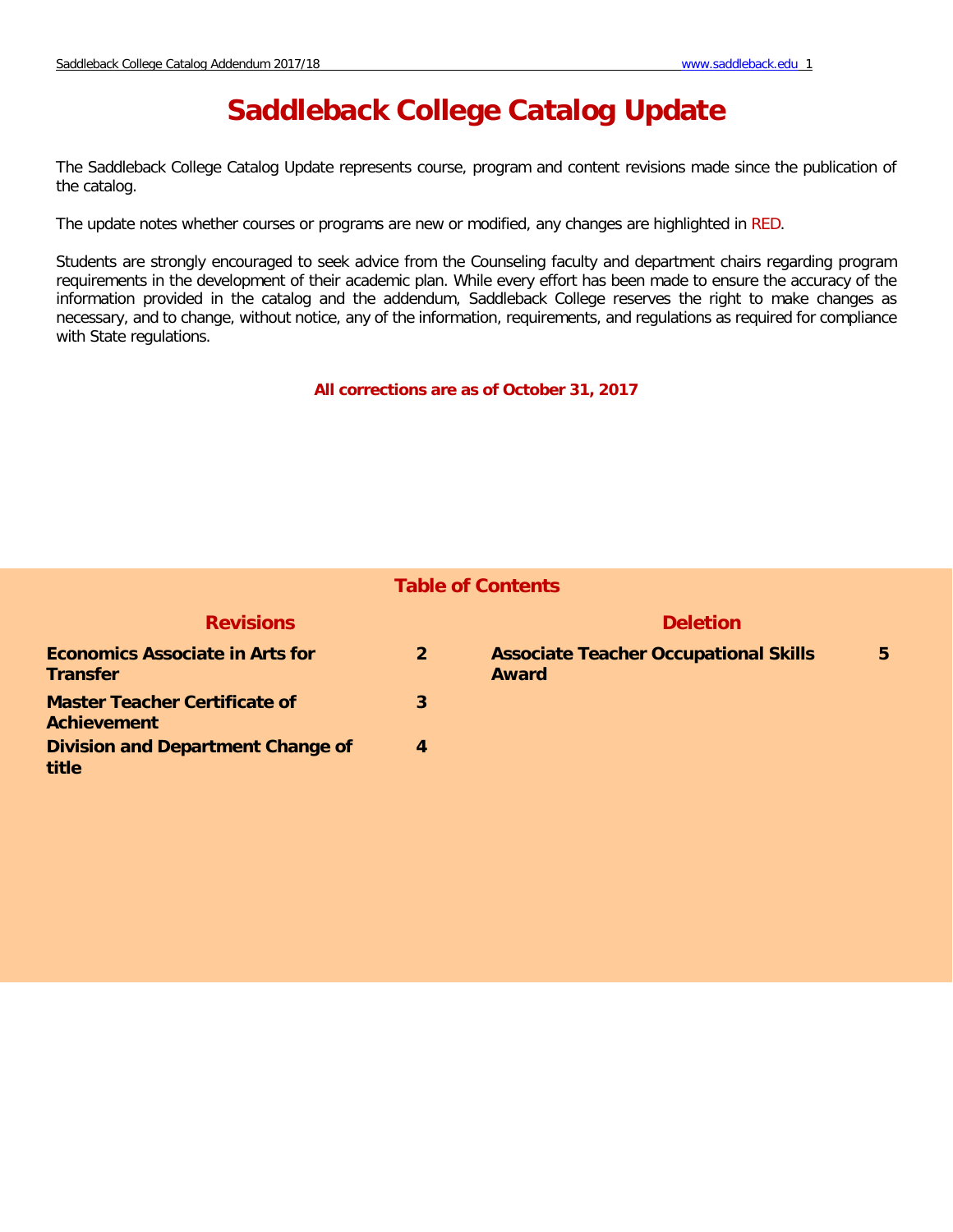# **Catalog 2017-2018**

# **Revision**

**Printed Catalog – Page 82-83 Online Catalog – Degrees, Certificates, and Awards**

## **Economics Associate in Arts for Transfer**

The Associate in Arts in Economics for Transfer program degree provides a foundation in economics and the mathematics necessary for upperdivision economics for students planning to transfer into a baccalaureate program in economics. This background should provide students with the tools to successfully complete a bachelor's degree successfully. Students who complete the Associate in Arts in Economics for Transfer degree receive priority admission to the California State University system, though admission to a specific campus is not quaranteed. While an associate degree may support attempts to gain entry-level employment or promotion, but a baccalaureate or higher degree, is recommended for those considering professional careers which that can be achieved through transfer.

The following is required for all AA-T or AS-T degrees:

- 1. Completion of 60 semester units or 90 quarter units that are eligible for transfer to the California State University, including the following
	- a. The Intersegmental General Education Transfer Curriculum (IGETC) or the California State University General Education-Breadth requirements
	- b. A minimum of 18 semester or 27 quarter units in a major area of emphasis as determined by the community college district
- 2. Obtainment of a minimum grade point average of 2.0 Students must earn a "C" or better in all courses required in the major

Required Courses:

ECON 2 PRINCIPLES (MACRO) **3 Units \*** Or ECON 2H HONORS PRINCIPLES OF MACROECONOMICS **3 Units \*** ECON 4 PRINCIPLES (MICRO) 3 Units \* Or ECON 4H HONORS PRINCIPLES OF MICROECONOMICS **3 Units \*** MATH 10 INTRODUCTION TO STATISTICS 3 Units \* MATH 11 A BRIEF COURSE IN CALCULUS 5 Units \* or MATH 3A ANALYTIC GEOMETRY AND CALCULUS 5 Units \* or MATH 3AH HONORS ANALYTIC GEOMETRY AND CALCULUS 5 Units \* **GROUP A: Select one of the following courses (3-5 Units)** MATH 3B ANALYTIC GEOMETRY AND CALCULUS 5 Units \* ACCT 1A FINANCIAL ACCOUNTING 4 Units ACCT 1B MANAGERIAL ACCOUNTING 4 Units \* CIM 1 COMPUTER INFORMATION SYSTEMS 4 Units BUS 104 BUSINESS COMMUNICATION 3 Units \* **GROUP B: Select one of the following courses or any course from GROUP A not already used (3-5 Units)** PS 11 INTERNATIONAL POLITICAL ECONOMY 3 Units or ECON 11 INTERNATIONAL POLITICAL ECONOMY 3 Units MATH 3C ANALYTIC GEOMETRY AND CALCULUS 5 Units \* MATH 26 INTRODUCTION TO LINEAR ALGEBRA 4 Units \* **Total Units for the Major 20-24**

\*Course has a prerequisite, corequisite, limitation, or recommended preparation, see course description.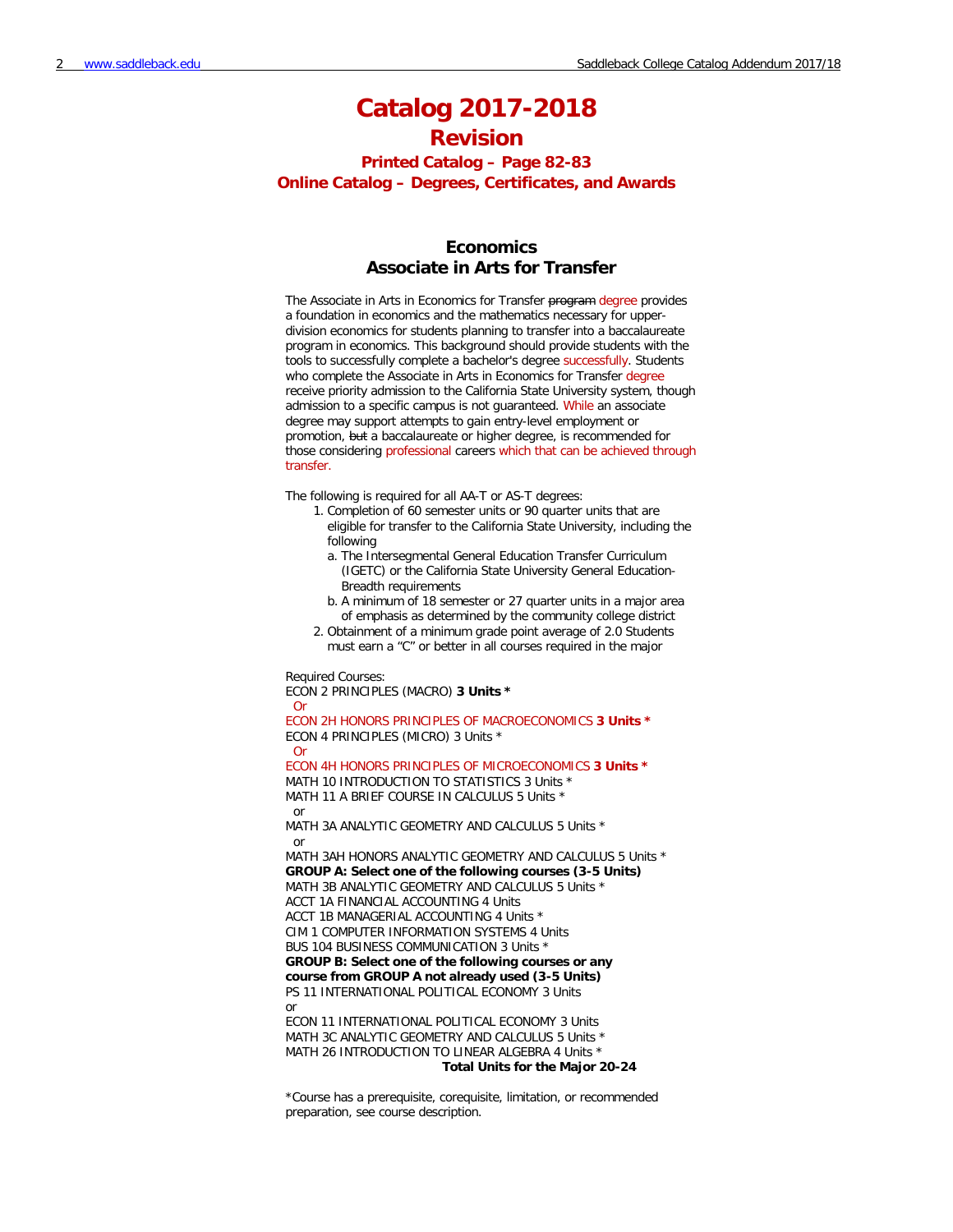# **Catalog 2017-2018**

## **Revision**

**Printed Catalog – Page 82-83 Online Catalog – Degrees, Certificates, and Awards**

## **Master Teacher Certificate of Achievement**

This certificate meets the coursework requirements for the Master Teacher level **of the Child** Development Permit **issued by the California Commission on Teacher Credentialing (CTCC)** and prepares students to be competent and effective teachers and caregivers for young children ages 0-5 and supervisors of adults in early childhood settings**, and to serve as a coordinator of curriculum and staff development. Developmental and learning theory as well as appropriate strategies for teaching children age birth to 8 will be studied and applied. Culturally sensitive and relationship based practice will be emphasized. Additional work with children (350 days of 3+ hours per day within 4 years) is required to obtain the Master Teacher Permit**.

A minimum grade of "C" in each course is required to receive the certificate **and/or qualify for the Child Development Permit.**

#### **Program Student Learning Outcomes**

Students who complete this program will be able to:

- Describe developmental milestones for children in the areas of physical, psychosocial, cognitive, and language development.
- Identify environmental, cultural, familial, economic, political, and historical contexts that influence all children's development.
- Demonstrate a range of skills and knowledge related to the unique need of children ages 0-8 years.
- Apply developmental theory, knowledge of child development, DCLAP, and research based teaching strategies to develop curriculum for the unique educational needs of young children individually and in group care settings.
- Demonstrate developmentally appropriate observation, assessment, and documentation skills that can be applied to interpretations of growth and development, planning, and identification of individual needs.
- Demonstrate the skills and knowledge used in mentoring and supervising adults in early childhood settings
- Demonstrate professional skills including ethical practice, reflective practice, written and verbal communication, collaboration, advocacy, and identification of personal qualifications in relationship to state and national requirements for teachers of young children.

#### **Core Courses**

CDE 101 PRINCIPLES AND PRACTICES OF TEACHING YOUNG CHILDREN **3 Units** \*

CDE 107 7 CHILD GROWTH AND DEVELOPMENT **3 Units \*** Or

### CDE 7H HONORS CHILD GROWTH AND DEVELOPMENT **3 Units** \*

CDE 105 15 CHILD, FAMILY, AND COMMUNITY **3 Units \*** CDE 110 INTRODUCTION TO EARLY CHILDHOOD CURRICULUM **3 Units\***

- CDE 111 CHILD GUIDANCE AND COMMUNICATION **3 Units** \* CDE 112 HEALTH, SAFETY, AND NUTRITION **3 Units** \* CDE 117 TEACHING IN A DIVERSE SOCIETY **3 Units** \*
- CDE 120 OBSERVATION AND ASSESSMENT **3 Units** \*

#### **Supervised Field Experience Courses**

CDE 121 PRACTICUM:-THE STUDENT TEACHING EXPERIENCE **5 Units** \*

**Adult Supervision Course** CDE 127 ADULT SUPERVISION AND MENTORING **3 Units \***

### Specialization Units: **Choose one of the clusters below Complete 6 units from one of the following specialization clusters**

#### **Infant/Toddler**

CDE 123 INFANT AND TODDLER DEVELOPMENT **3 Units** \* CDE 133 CARE AND EDUCATION FOR INFANTS AND TODDLERS CURRICULUM AND GROUP CARE **3 Units** \*

#### **Language and Literacy**

CD 115 LITERACY IN EARLY CHILDHOOD **3 Units** \* ENG 142 CHILDREN'S LITERATURE **3 Units** \*

#### **Science and Math**

CD 113 MATH AND SCIENCE IN EARLY CHILDHOOD **3 Units** \* GEOL 1 INTRODUCTION TO PHYSICAL GEOLOGY **4 Units**

#### **Special Needs**

CDE 135 THE YOUNG CHILD WITH SPECIAL NEEDS **3 Units** \* CDE 140 EARLY INTERVENTION AND INCLUSION **3 Units \***

#### **Curriculum**

CDE 113 MATH AND SCIENCE CURRICULUM EARLY CHILDHOOD EDUCATION **3 Units \***  CDE 114 CREATIVE ART CURRICULUM FOR YOUNG CHILDREN **3 Units \*** CDE 115 LITERACY CURRICULUM IN EARLY CHILDHOOD EDUCATION **3 Units \***

#### **The Arts**

CD 114 CREATIVE AND DRAMATIC ARTS IN EARLY CHILDHOOD **3 Units** \* ART 9 CERAMICS FUNDAMENTALS **3 Units** \*

#### **General Education (16 units)**

A course in each of the following 4 areas must be included. See Associate Degree, CSU or IGETC General Education lists found in class schedule or student handbook for acceptable courses.

English or Language Arts Science or Math Social Sciences Humanities or Fine Arts **16 Units Total Units for the Certificate: 53-54**

\*Course has a prerequisite, corequisite, limitation, or recommended preparation; see course description.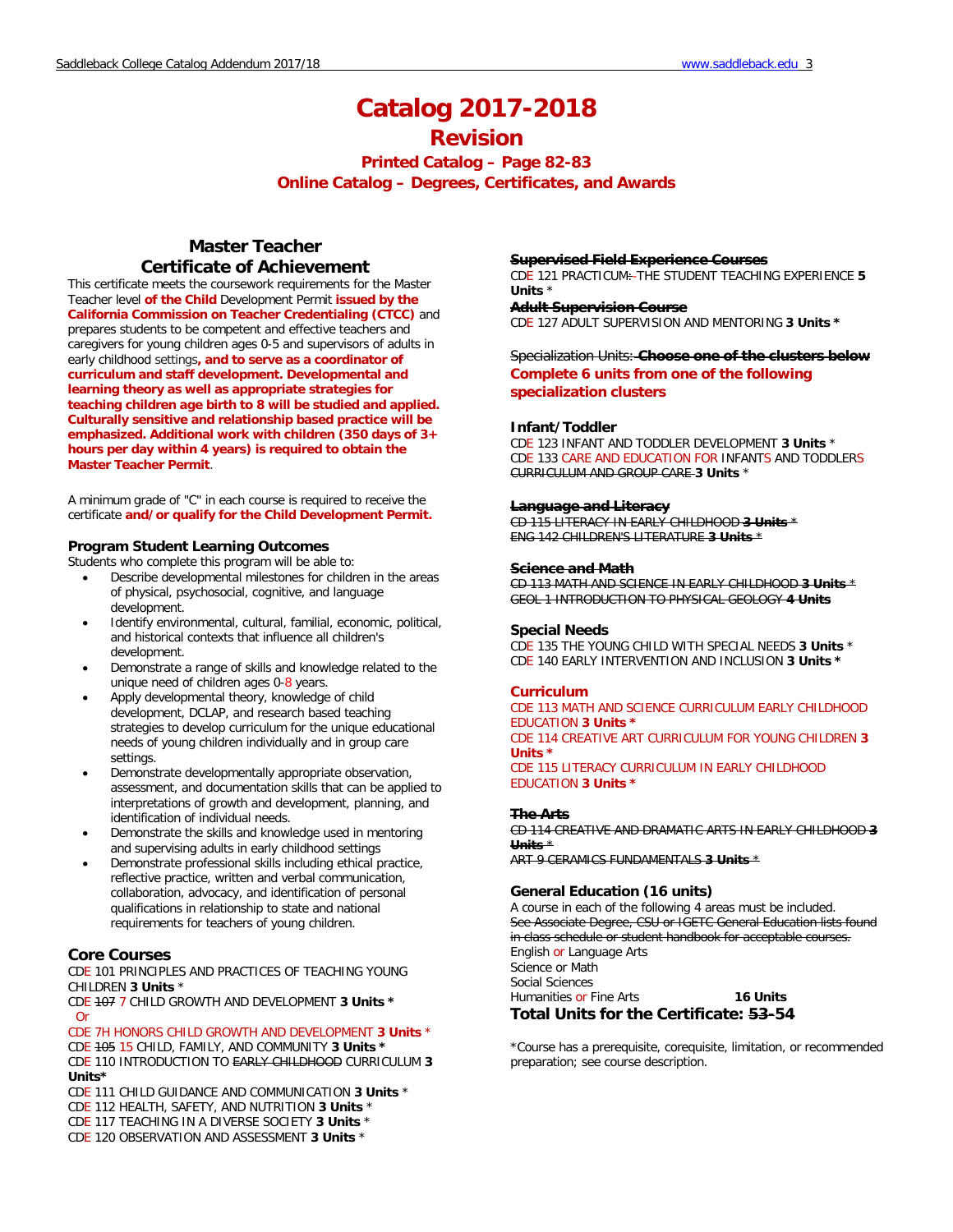# **Catalog 2017-2018**

**Revision**

**Printed Catalog – Page 5 Online Catalog – Academic Divisions**

**Division Name Change: FROM: Transfer, Career and Special Programs TO: Student Equity and Special Programs**

**Department Name Change within the Social and Behavioral Science Division: FROM: Women's & Gender Studies**

**TO: Gender and Sexuality Studies**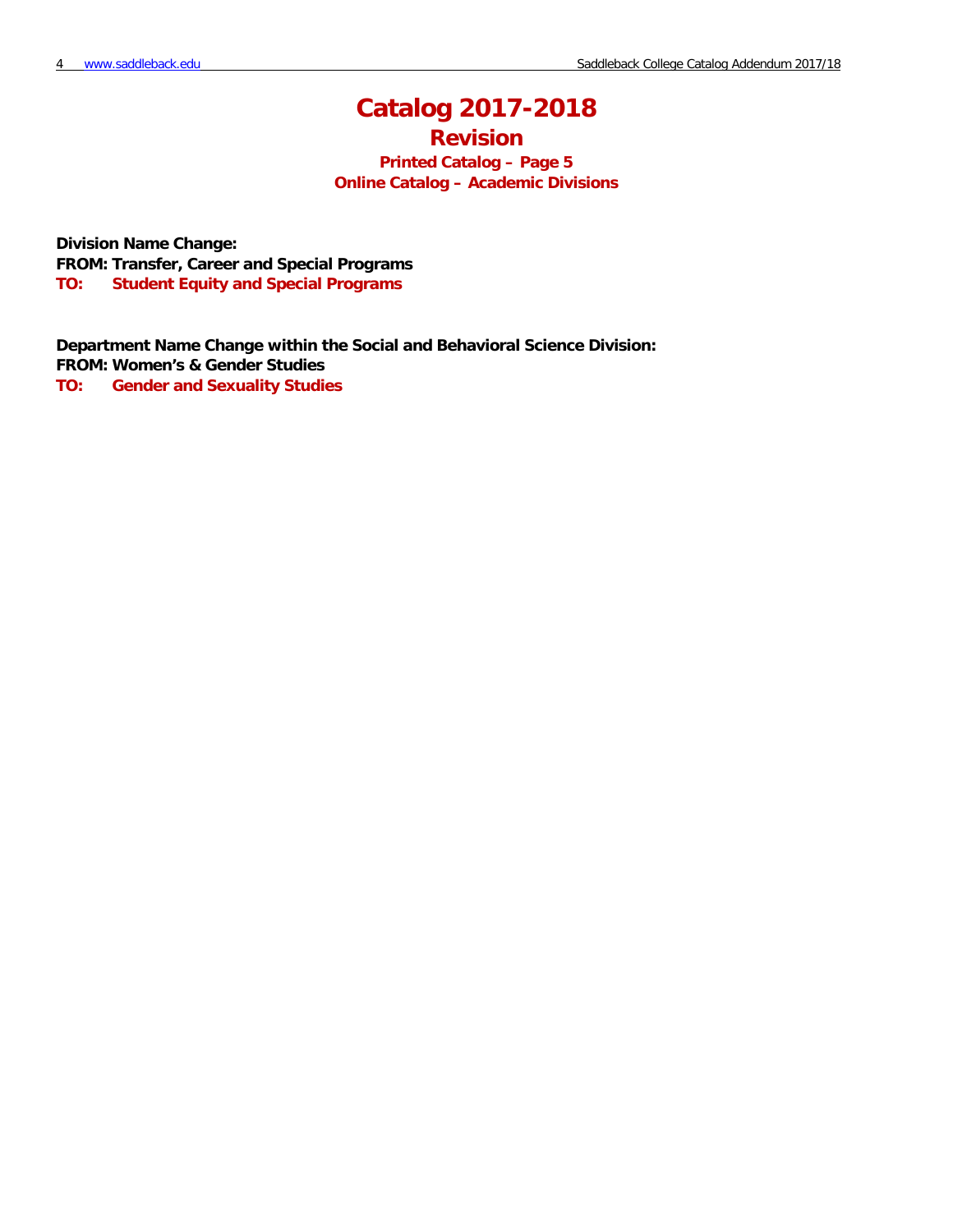# **Catalog 2017-18 Deleted**

## **Printed Catalog – Page 84 Online Catalog – Degrees, Certificates, Programs**

## **This Award is no longer available and is deleted from the Catalog**

## **Associate Teacher Occupational Skills Award**

This skills award meets the coursework requirements for the Associate Teacher level of the Child Development Permit. Additional work experience with young children.

### **A minimum grade of "C" in each course is required to receive the certificate.**

#### **Required Courses**

CD 101 PRINCIPLES AND PRACTICES OF TEACHING YOUNG CHILDREN **3 Units \*** CD 105 Child, Family & Community **3 Units** CD 107 Child Growth and Development **3 Units** CD 110 INTRODUCTION TO CURRICULUM **3 Units \* Total Units for the Award: 12**

**\*Course has a prerequisite, corequisite, limitation, or recommended preparation; see course description**